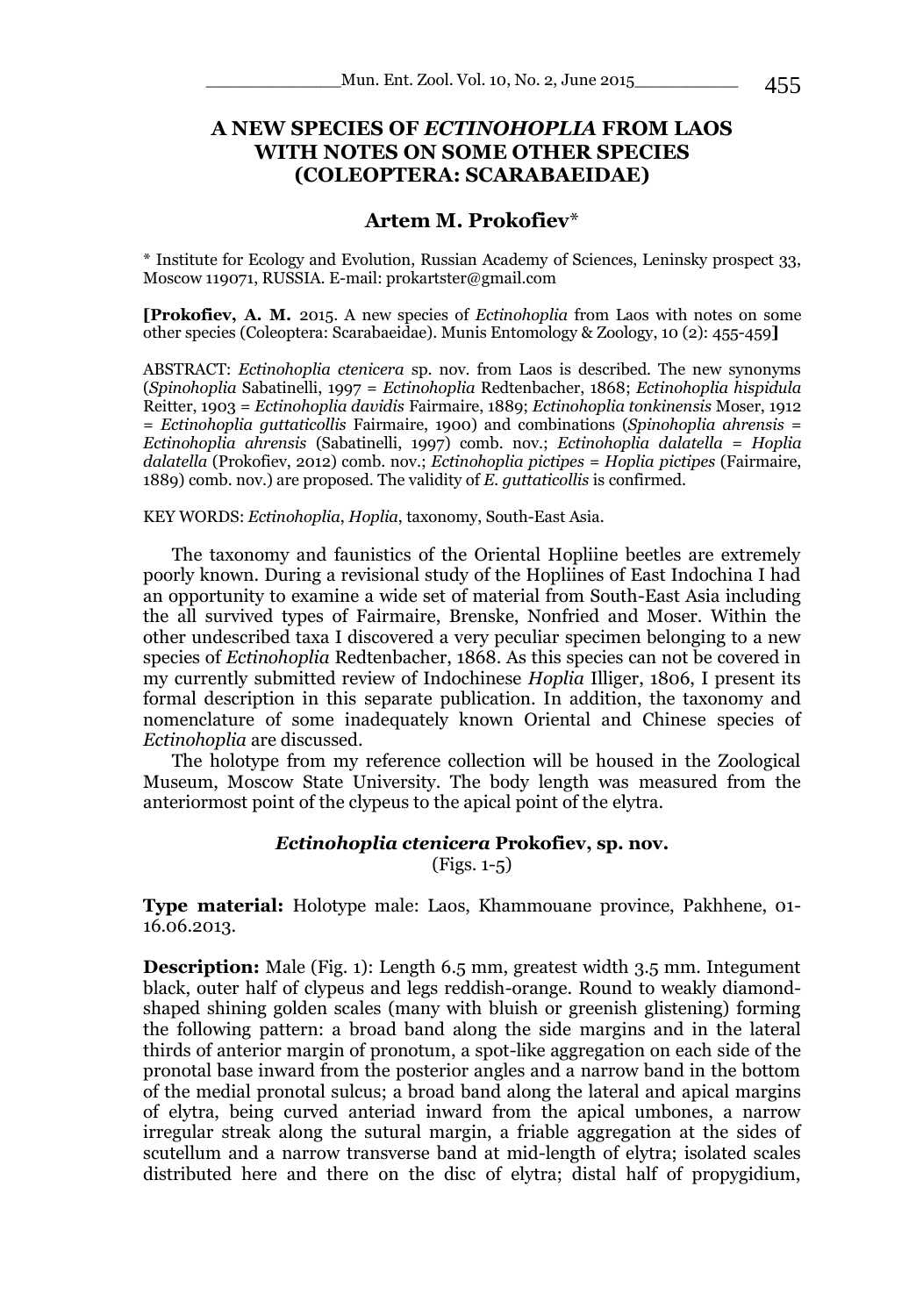pygidium and abdominal sternites fully covered by the closely packed scales; scales on strerna are present on the peripheral parts only; legs only partially scaled with scales not closely packed (but probably partially worn here). Tibiae with elongated scales, femora like the body with round scales.

Antennae 10-articulated, with club 3-articulated, short and broad, slightly shorter than the combined length of 2-7th joints and approximately 1.5 times longer than broad; 3-7th joints strongly comb-like, i.e. with a sharp process on their anterior margin (Fig. 2). Clypeus weakly transverse, trapezoidal, with sides converging anteriad and broadly rounded toward the almost straight anterior margin, lacking anterior angles; basis of clypeus smoothly passing into ocular canthus. Head and pronotum bearing sparse short pale setae. Pronotum convex, with moderately deep medial sulcus and shallow rounded depressions on sides at the level of its greatest width, with greatest width at middle, with sides weakly crenulated, crenulations setigerous. Anterior margin of pronotum conspicuously and uniformly concave, anterior angles sharp; sides of pronotum somewhat more convergent anteriad than posteriad, weakly sinuated in anterior half, but much more conspicuously sinuated in posterior half before posterior angles. Basal margin of pronotum almost uniformly convex, but smoothly concave near wellmarked posterior angles; thus, posterior angles becoming almost straight. Scutellum triangular, flat, with bluntly pointed apex. Elytra almost parallel-sided, 1.3 times as long as broad; humeral and apical umbones well-marked; humeral umbones long, rib-like; sides of elytra forming a deep vertical plate below the humeri; side margin of elytra moderately concave. Elytra with few rows of sparse short adpressed setae laterally, and with a single long and strong and few short dark setae at the apical sutural angle. Propygidium completely exposed; pygidium flat, vertical, with sparse and very short pale erect setae; each abdominal sternite with a transverse row of very short sparse pale setae.

Fore tibiae with three obtuse teeth, basal tooth rounded and slightly more spaced than the medial and distal teeth; fore tarsi attached on the level of the anteriormost point of the basis of the medial tooth. Upper internal angle of the hind tibiae not produced; distal margin of hind tibiae almost straight; hind tibiae not dilated and not curved; hind tarsi slightly longer than hind tibiae. All claws including posterior ones splitting; long claws of fore and middle tarsi broadened.

Aedeagus, as on Figs 3-5; parameres long, weakly broadened at tips, with hooked inner apical angles and triangular outer apical margin.

Female unknown.

**Differential diagnosis:** This new species sharply differs from the all known *Ectinohoplia* species in the strongly comb-shaped, saw-like joints 3-7 of the antennal funicle (vs. all joints quadrangular or only joints 5-7 more or less weakly comb-like). In the other characters the new species is most similar to *E. obducta* (Motschulsky, 1857) from Japan and China, but differs in the clypeus trapezoidal (vs. almost semicircular), the sides of the pronotum sinuated before the straight posterior angles (vs. non-sinuated, with the posterior angles obtuse), the head and thorax sparsely (vs. densely) scaled, and in presence of one long and few short modified setae near the apical sutural angle of the elytra (vs. several setae of an unequal length).

**Etymology:** The species is named after its comb-like antennae.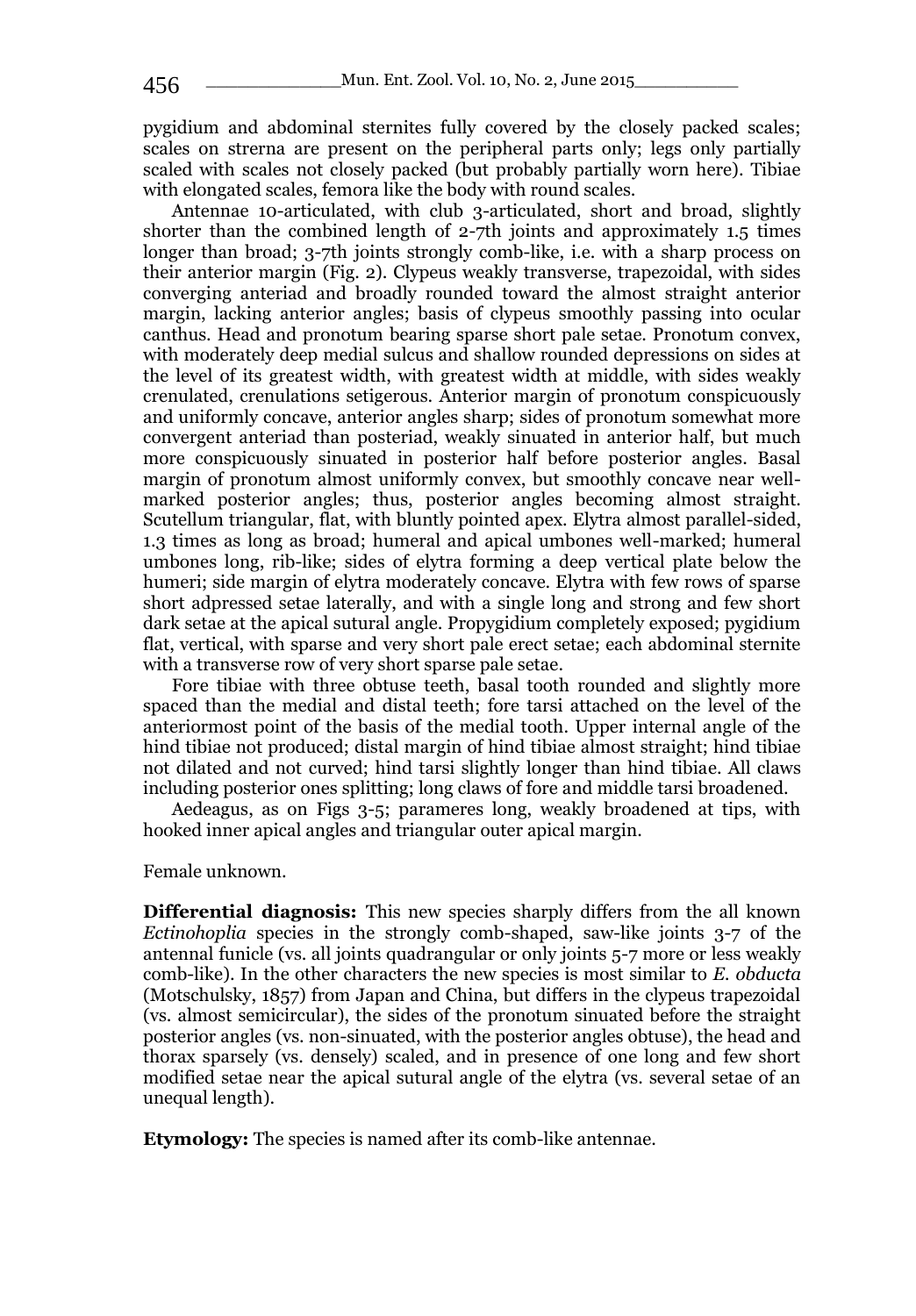## **On the taxonomy and nomenclature of some** *Ectinohoplia* **species**

The last revision of the genus *Ectinohoplia* was published by Arrow (1921); however, this treatment has not covered all the species described at that time and the types of the species described by French and German authors apparently were not studied. As a consequence, some of the names used for the valid species and some synonymies are incorrect according to my data.

*Ectinohoplia davidis* Fairmaire, 1889 = *Ectinohoplia hispidula* Reitter, 1903, syn. nov. I was unable to examine the types of *E. hispidula*; however, this species is characterized by two characters unique within the other *Ectinohoplia* species: the middle transverse band of elytra is angulate and the firm black setae are distributed along most of the sutural margin of elytra (Reitter, 1903; Arrow, 1921; Medvedev, 1952). A single type specimen of *E. davidis* from Sichuan studied by me possesses all the characters typical for *E. hispidula*; thus, the aforementioned synonymy can be established.

*Ectinohoplia guttaticollis* Fairmaire, 1900, bona sp. = *Ectinohoplia tonkinensis* Moser, 1912, syn. nov. Arrow (1921: 268) treated *E. variegata* De Borre, 1886, *E. variabilis* Reitter, 1903, *E. nigrotincta* Fairmaire, 1897, *E. guttaticollis* and *E. tonkinensis* as the synonyms of *E. paivae* (Wollaston, 1859). A direct comparison of the types of *E. guttaticollis* and *E. tonkinensis* confirms their synonymy; however, this species can be easily distinguished from *E. paivae* in the pronotal pattern (a pair of round patches and a medial longitudinal streak of scales on the disc of pronotum, absent in *E. paivae*); in the total absence of greenish scales above and below, and in the presence of the rather long and numerous erect hairs on the pygidium. I agree with Arrow's synonymy of *E. variegata* and *E. nigrotincta* (= *E. variabilis*) with *E. paivae*, although all three species were cited as valid in the Catalogue of Palaearctic Coleoptera (Smetana, 2006).

Recently I described *Ectinohoplia dalatella* from Vietnam, a diminutive species having the completely exposed propygidium and golden-blue glistening scales but lacking a specialized setation at the apical sutural angle of elytra (Prokofiev, 2012a). A more thorough study of the group reveals that this is a member of a probably monophyletic association including also *Hoplia albomaculata* Moser, 1912, *H. coeruleosignata* Moser, 1916, *H. grisea* Moser, 1912, *H. montana* Moser, 1921, *H. viridisignata* Moser, 1912, *H. viridissima* Brenske, 1894, *H. viridula* Brenske, 1899, probably few other Indian and Thai species and almost all the Taiwanese species. This group is characterized by the small sizes of beetles, the presence of partially or completely exposed pygidium lacking an interlocked mechanism, brilliant glistening scales on underside of body, more or less concave lateral margin of elytra with the sides of elytra below the humeral umbones forming a rather deep vertical plate. All of these characters except the small sizes unite this group with *Ectinohoplia*; however, its representatives possess no specialized setosity at the apical sutural angle of the elytra, which is only real feature for separation *Ectinohoplia*, as I can conclude now (although it shows considerable variations in degree of development and in structure of the setae). Before a phylogenetic analysis of the Oriental Hopliines I feel that it is more correctly to retain this group within *Hoplia* sensu lato; as a result, the following new combination should be proposed: *Ectinohoplia dalatella* = *Hoplia dalatella* (Prokofiev, 2012) comb. nov.

*Ectinohoplia pictipes* Fairmaire, 1889 also resembles the members of *Ectinohoplia* in the body shape, but lacks a specialized setosity at the apical sutural angles of elytra; thus, this species should be also treated as *Hoplia pictipes*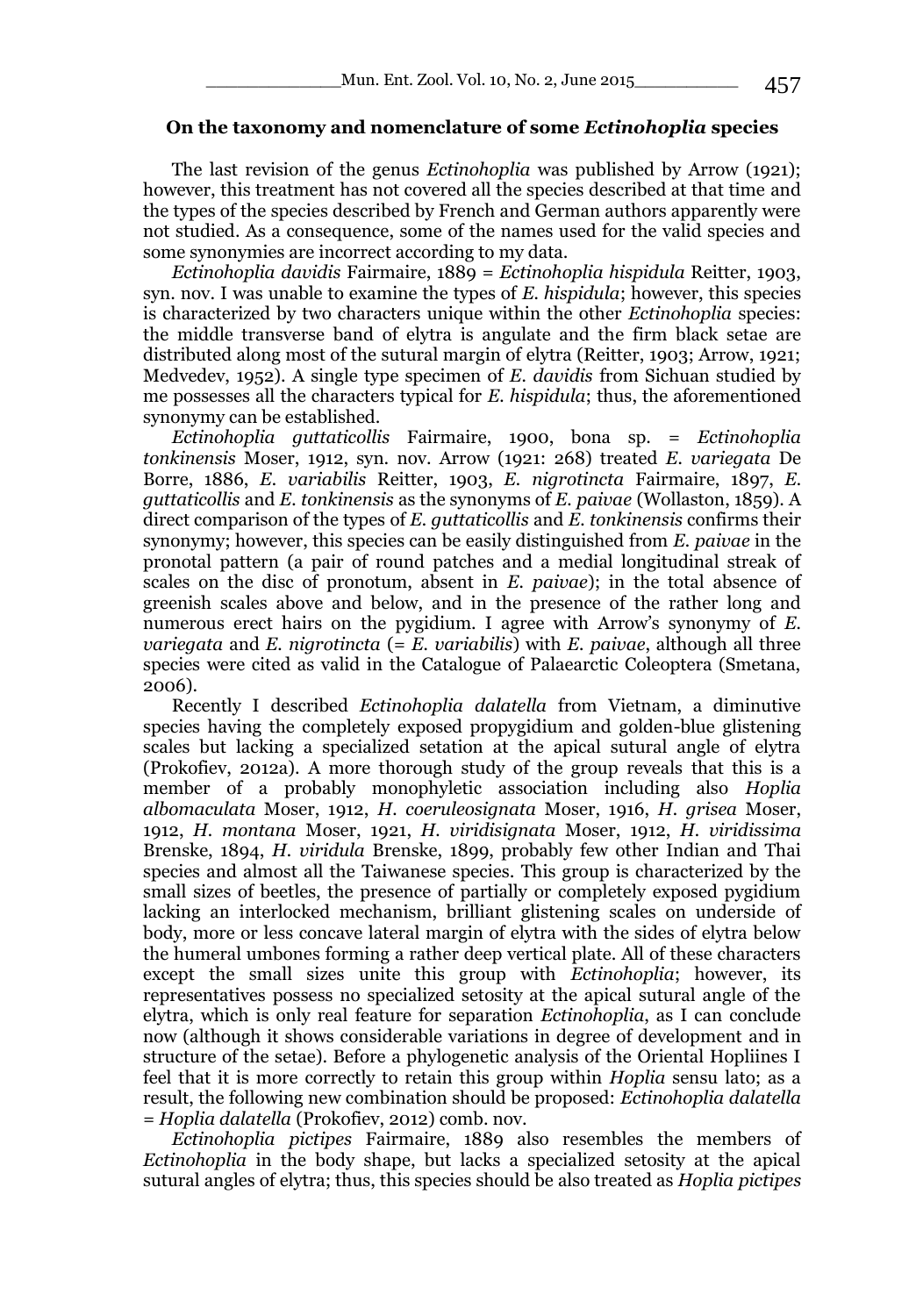(Fairmaire, 1889) comb. nov. It can be easily distinguished from the other externally similar species by the deeply excavated sides of pronotum before its hind angles.

The monotypic Himalayan genus *Spinohoplia* Sabatinelli, 1997 was said to be different from *Ectinohoplia* in the presence of a single long bristle at the apical sutural angle of the elytra, 9-articulated antennae and parameres with a ventral tip (Sabatinelli, 1997). Although Sabatinelli listed the hollowed scutellum as a generic character of *Spinohoplia*, this feature is also known for some *Ectinohoplia* and one undescribed *Hoplia* species. Though my previous report (Prokofiev, 2012b) on the 9-articulated antennae in *Ectinohoplia* was based on the strongly worn specimens of *Hoplia aureola* (Pallas, 1781) with misplaced abdomen, this character has the wide intraspecific, sexual and even individual variations in *Hoplia*. In some *Ectinohoplia* the basis of propygidium is also covered by the elytra on a short distance, like in *S. ahrensis*. *E. harpagon* (Fairmaire, 1887) possess a single long bristle at the apical sutural angle of the elytra like *S. ahrensis*, and *E. ctenicera* bears a single long and few short bristles here. *E. ctenicera* represents a morphological intermediate link between *Spinohoplia* and typical *Ectinohoplia* in the shape of the parameres. Thus, there are no clear differences between the aforementioned genera; as a result, I synonymize *Spinohoplia* with *Ectinohoplia* (syn. nov.) and propose a new combination: *Spinohoplia ahrensis* = *Ectinohoplia ahrensis* (Sabatinelli, 1997) comb. nov.

### **ACKNOWLEDGEMENTS**

I am sincerely indebted to Drs. Johannes Frisch and Joachim Willers (Museum für Naturkunde, Berlin, Germany), Olivier Montreuil and Antoine Mantilleri (Muséum National d'Histoire naturelle, Paris, France) for the possibility of examination of the type specimens in the collections under their care and numerous assistances during the museum work.

### **LITERATURE CITED**

**Arrow, G. J.** 1921. A revision of the melolonthine beetles of the genus *Ectinohoplia*. Proceedings of the Zoological Society of London, 19: 267-276.

**Medvedev, S. I.** 1952. Fauna SSSR. Coleoptera. V. 10. N. 2. Plastintshatousye (Scarabaeidae). Subfam. Melolonthinae. Pt. 2. Izdatelstvo Akademii Nauk SSSR, Moscow–Leningrad: 276 p.

**Prokofiev, A. M.** 2012a. A new species of *Ectinohoplia* Redtb. (Coleoptera, Scarabaeoidea, Hopliini) from central Viet Nam. Euroasian Entomological Journal, 11 (6): 529-532.

**Prokofiev, A. M.** 2012b. New and noteworthy pleurostict scarab beetles (Coleoptera: Scarabaeidae). Calodema, 220: 1- 33.

**Reitter, E.** 1903. Bestimmungs-Tabelle der Melolonthidae aus der europäischen fauna und angrenzenden ländern, enthaltend die gruppen der Rutelini, Hoplini und Glaphyrini (Schluss). [Verhandlungen des Naturforschenden Vereins, 41:](https://archive.org/stream/verhandlungende411902natu#page/28/mode/1up)  [28-158.](https://archive.org/stream/verhandlungende411902natu#page/28/mode/1up)

**Sabatinelli, G.** 1997. Descrizione di *Hoplia testudinis* n. sp. e *Spinohoplia* n. gen. *ahrensis* n. sp. del Nepal[. Lambillionea,](http://www.glaphyridae.com/documenti/pdf/sabatinelli/Sabatinelli_1997_Spinohoplia.pdf)  97 [\(1\): 64-71.](http://www.glaphyridae.com/documenti/pdf/sabatinelli/Sabatinelli_1997_Spinohoplia.pdf)

**Smetana, A.** 2006. Tribe Hopliini Latreille, 1829. In: Löbl, I., Smetana, A. (Eds.), Catalogue of Palaearctic Coleoptera. V. 3. Apollo Books, Stenstrup: 184-189.